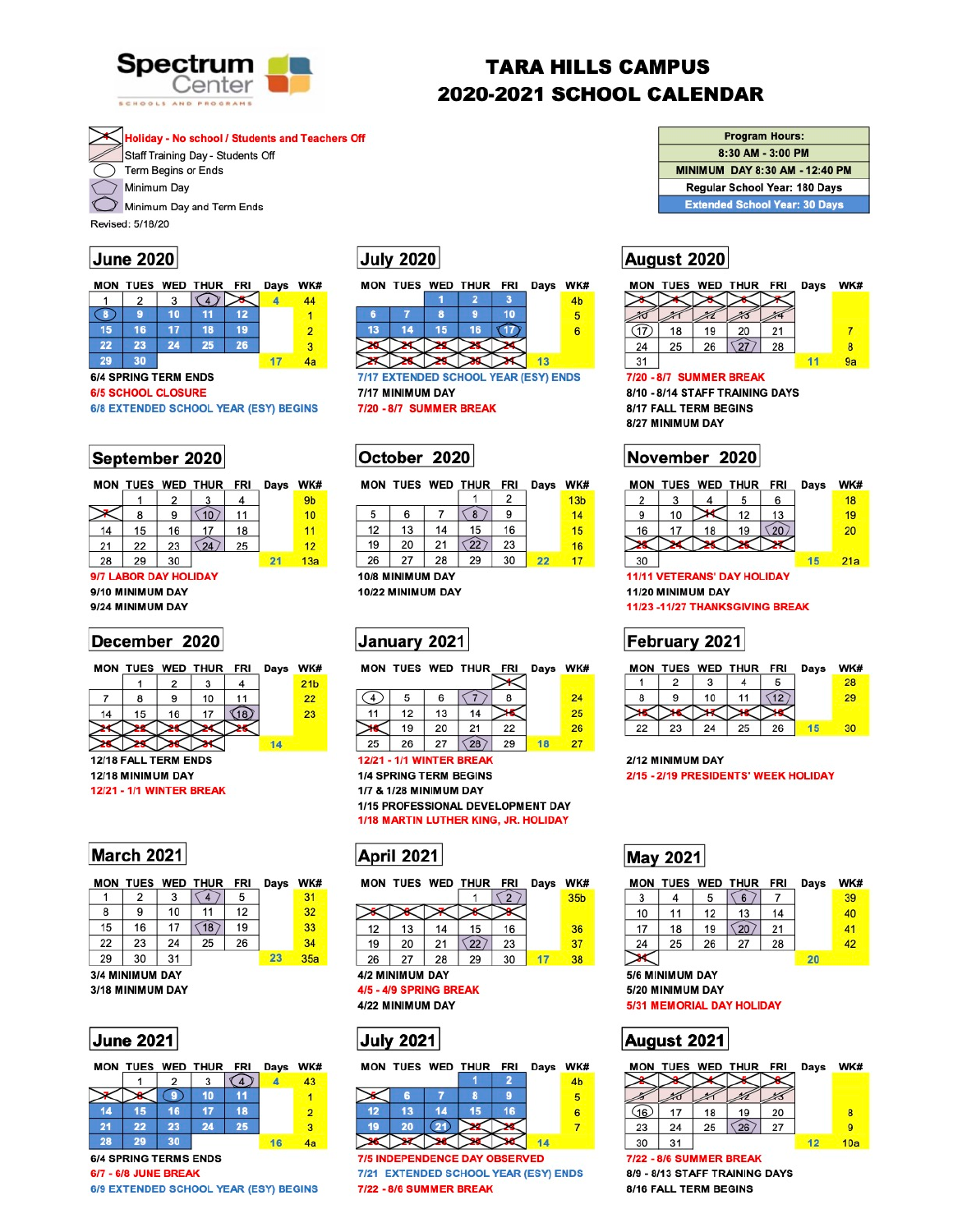

### **TARA HILLS CAMPUS 2020-2021 SCHOOL CALENDAR**

Semester 1: August 17, 2020 – December 18, 2020 Semester 2: January 4, 2021 – June 4, 2021

#### *June 2020*

| Mon, Jun 4  | Spring Term Ends                  |
|-------------|-----------------------------------|
| Fri, Jun 5  | School Closure                    |
| Mon, June 8 | Extended School Year (ESY) Begins |

#### *July 2020*

| Fri, Jul 17                 | Extended School Year (ESY) Ends |
|-----------------------------|---------------------------------|
| Fri, Jul 17                 | Minimum Day                     |
| Mon, Jul $20 - Fri$ , Aug 7 | Summer Break (closed)           |

#### *August 2020*

| Mon, Jul $20 - Fri$ , Aug 7    | Summer Break (closed)      |
|--------------------------------|----------------------------|
| Mon, Aug $10 - Fri$ , Aug $14$ | <b>Staff Training Days</b> |
| Mon, Aug 17                    | <b>Fall Term Begins</b>    |
| Thu, Aug 27                    | Minimum Day                |

#### *September 2020*

| Mon, Sep 7  | Labor Day Holi |
|-------------|----------------|
| Thu, Sep 10 | Minimum Day    |
| Thu, Sep 24 | Minimum Day    |

Mon, Sep 7 Labor Day Holiday (closed)

#### *October 2020*

| Thu, Oct 8  |  |
|-------------|--|
| Thu, Oct 22 |  |

Minimum Day Minimum Day

#### *November 2020*

| Wed, Nov 11               | Veterans Day Holiday (closed) |
|---------------------------|-------------------------------|
| Fri, Nov 20               | Minimum Day                   |
| Mon, Nov 23 – Fri, Nov 27 | Thanksgiving Break (closed)   |

#### *December 2020*

| Fri, Dec 18                 | Minimum Day / Fall Term Ends |
|-----------------------------|------------------------------|
| Mon, Dec $21 - Fri$ , Jan 1 | Winter Break (closed)        |